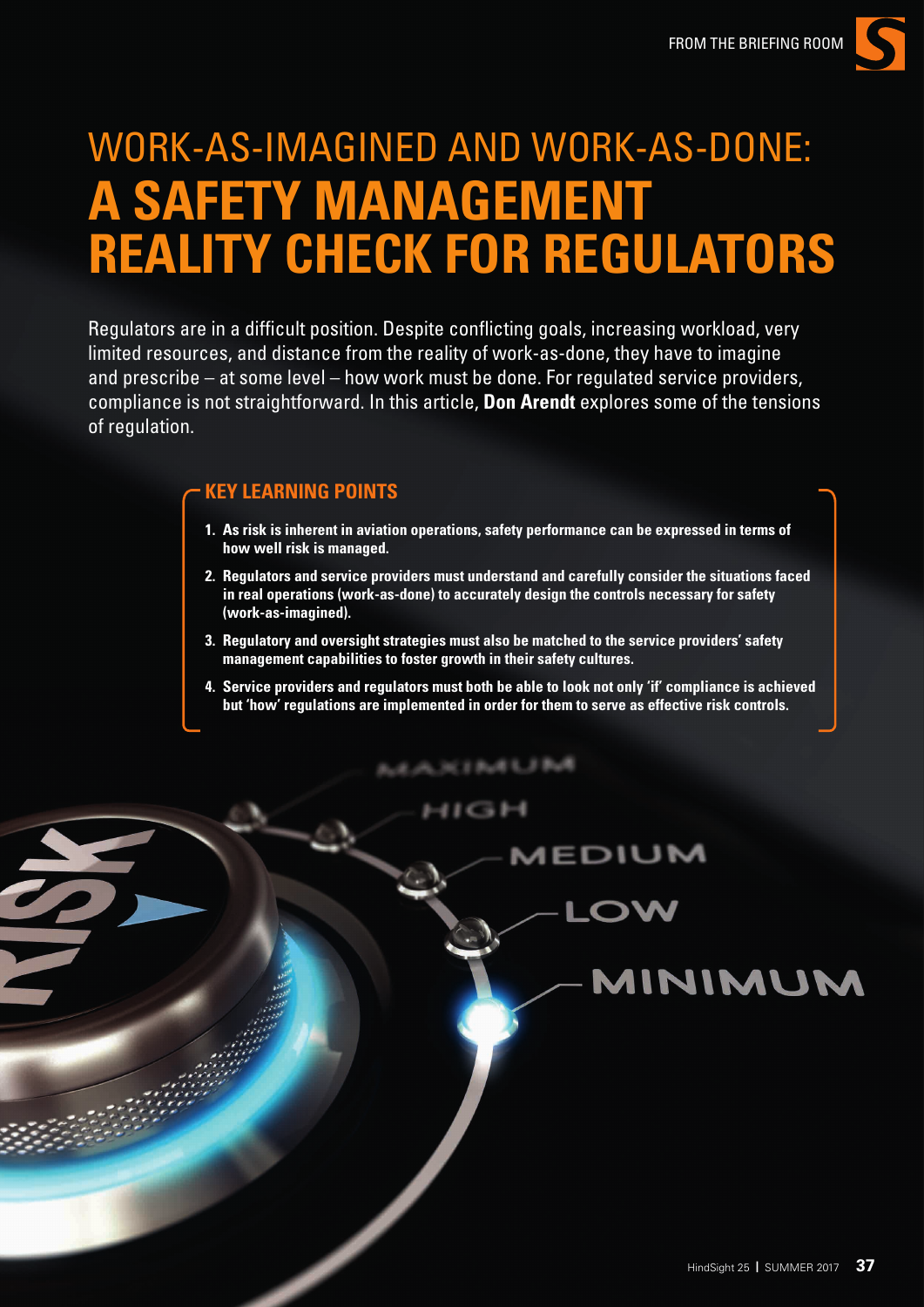## Sensemaking in a changing world

The U.S. Supreme Court once stated, "Safe is not the equivalent of risk free". This is certainly true in aviation where risk is inherent and safety performance can be expressed in terms of how well risk is managed. In studies of 'high reliability organisations' (HROs), which consistently operate safely in high-risk environments, Professors Karl Weick and Kathleen Sutcliffe offer 'sensitivity to operations' as a key trait of these organisations. The ability to perceive situational realities – 'work-as-done' – and adapt to them is essential for consistent risk management.

People make sense of situations based on their perception of the current situation and their anticipation of its future state. The accuracy of perceptions with respect to actual situations is important in decision-making. What makes sense to people involved in actual work situations may not match how the situation was envisioned by designers of processes, procedures, and rules. When this happens, people may be forced to work in ways that don't make sense in terms of the current reality of their work. People may be unaware of the risks that exist and risk controls that apply to their actual situation. Decision-makers, who are not aware of how work is done at the sharp end, may base their decisions on assumptions rather than reality.

#### Imagining the work-as-done: Rulemaking challenges

Rulemakers must assume a set of system and environmental conditions, hazards encountered, risks to be controlled, and constraints that can be applied to control those risks. Compliance consists of applying rules to the assumed situations. Thus it is vitally important for regulators to fully understand the real situations faced by service providers ('work-as-done') in order to accurately 'imagine' the controls necessary for safety.

At the same time, regulators have to understand the need to be flexible in discerning the range of capabilities of typical service providers and the level of maturity of individual service providers to determine the best regulatory and



- **These new routes aren't what I imagined!**
- **Me neither!**
- **Nor me!**

oversight approaches. Applying an approach that is too prescriptive may stifle innovation in mature, capable organisations while others may need considerably more structure. Regulations and oversight must provide a uniform level of safety performance across the aviation system under varying individual service provider needs and capabilities. Regulators must have a clear understanding of how work is actually done and how their actions will apply across a broad range or service provider capabilities.

#### Doing the work: effective compliance

Service providers must determine how their systems and environmental conditions compare to the assumptions of the regulations in order to comply effectively. Mismatches between what was imagined by regulators vs how their regulations are applied by service providers can render regulations ineffective as risk controls. It will be important for regulators to provide service providers with information regarding the assumptions of the rule in terms of expected behaviours and the operational situations envisioned.

This information will be essential for effective compliance with the regulations.

This suggests a more nuanced look at what regulators mean by 'compliance'. Compliance is often viewed as being black and white while it is seldom, if ever, so simple. Even the most prescriptive standards require understanding and development of strategies to fit behaviours into the expectations of the rule. Regulators must determine if compliance, in the context of work-as-done, accomplishes the intent of the rule as an effective control of an imagined risk situation. The focus needs to be on effective compliance: not just if service providers comply, but how.

#### Oversight of work-as-done

The regulator's culture can have an impact on the maturation of service providers' safety management capability and the growth of their cultures as well. Regulators must recognise the safety management capability of service providers they oversee. This is part of regulators' recognition of work-as-done, i.e., what's